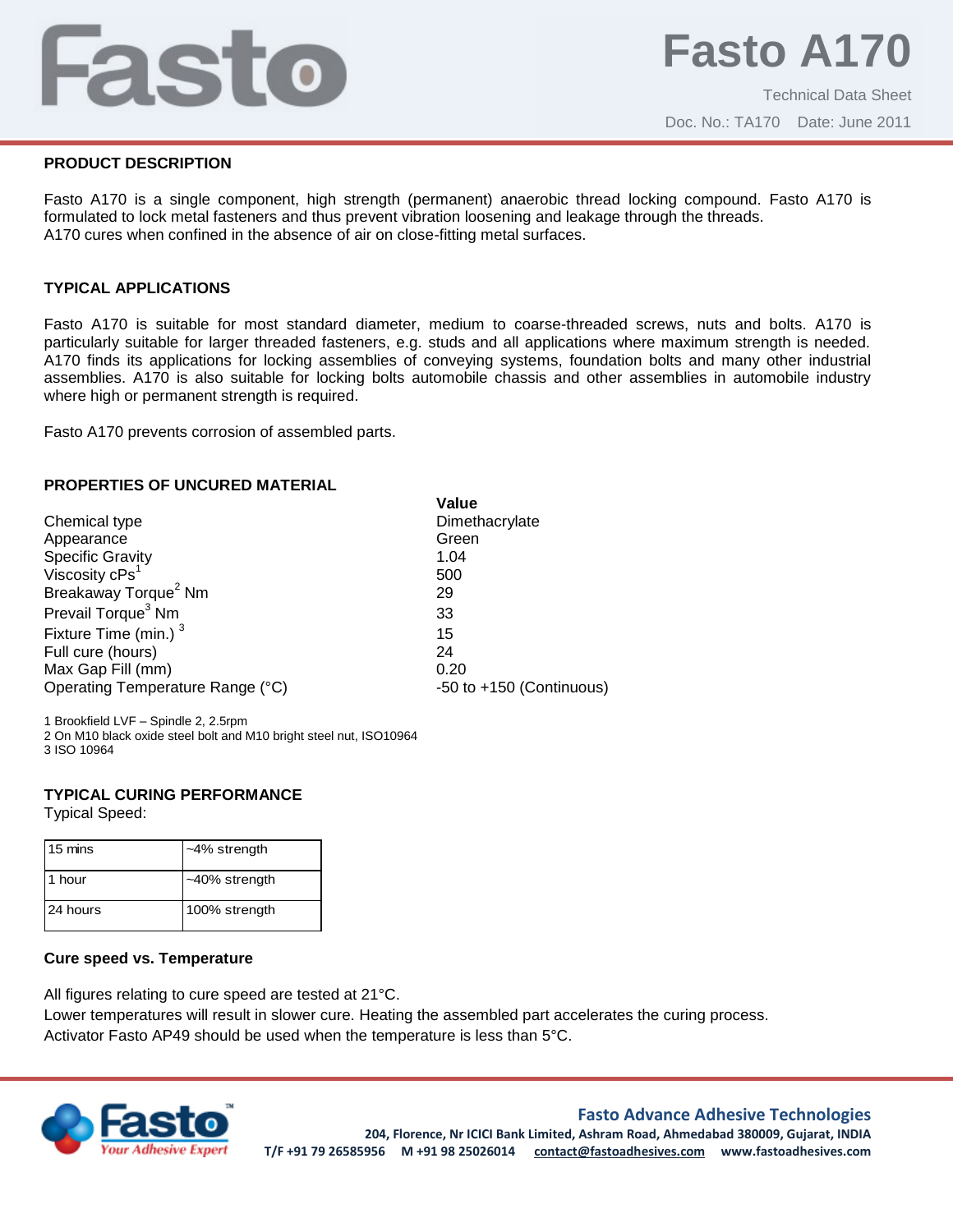# Fasto

### **Cure speed vs. bond gap**

The size of the bond gap greatly affects the speed of cure of anaerobic adhesives. Bond gap varies with thread type and size of the fastener. The larger the gap between surfaces, the slower the cure speed. Maximum recommended gap for Fasto A170 is 0.20mm.

## **Cure speed vs. Substrate**

Cure speed and strength vary according to the substrates. When used on mild steel components, Fasto A170 will reach full strength more rapidly than on more inert materials such as stainless steel and aluminium. Anaerobic Adhesives only cure in the absence of air with metal part activation. Fasto AP49 activator may be used to accelerate cure speed.

### **Cure speed vs. activator**

Where speed of cure is too slow or the bond gap is very large, Fasto AP49 activator may be used to accelerate cure speed. The use of an accelerator may reduce bond strength by up to 30%.

Fasto recommends testing on the parts to measure the effect.

## **TYPICAL ENVIRONMENTAL RESISTANCE**

#### **Hot strength**

Fasto A170 is suitable for use at temperatures up to 150°C. At 130°C the bond strength will be ~50% of the strength of at 21°C.

#### **Heat ageing**

Fasto A170 retains over ~90% full strength when heated to 100°C for 90 days then cooled and tested at 21°C.

#### **Chemical / Solvent Resistance**

Fasto A170 exhibit excellent chemical resistance to most oils and solvents including motor oil, leaded petrol, brake fluid, acetone, ethanol, propanol and water. Anaerobic adhesives and sealants are not recommended for use in pure oxygen and chlorine lines.

#### **DIRECTIONS FOR USE**

Ensure parts are clean and dry and free from grease or oil. Apply adhesive to all the engaged area. Assemble parts and allow curing. Wipe excess adhesive from outside of joint. Product is normally hand applied from the bottle or tube.

Dispensing systems are available for high volume assembly applications.

Please contact your Fasto India representative for further advice on dispensing solutions.



**Fasto Advance Adhesive Technologies**

**204, Florence, Nr ICICI Bank Limited, Ashram Road, Ahmedabad 380009, Gujarat, INDIA T/F +91 79 26585956 M +91 98 25026014 contact@fastoadhesives.com www.fastoadhesives.com**